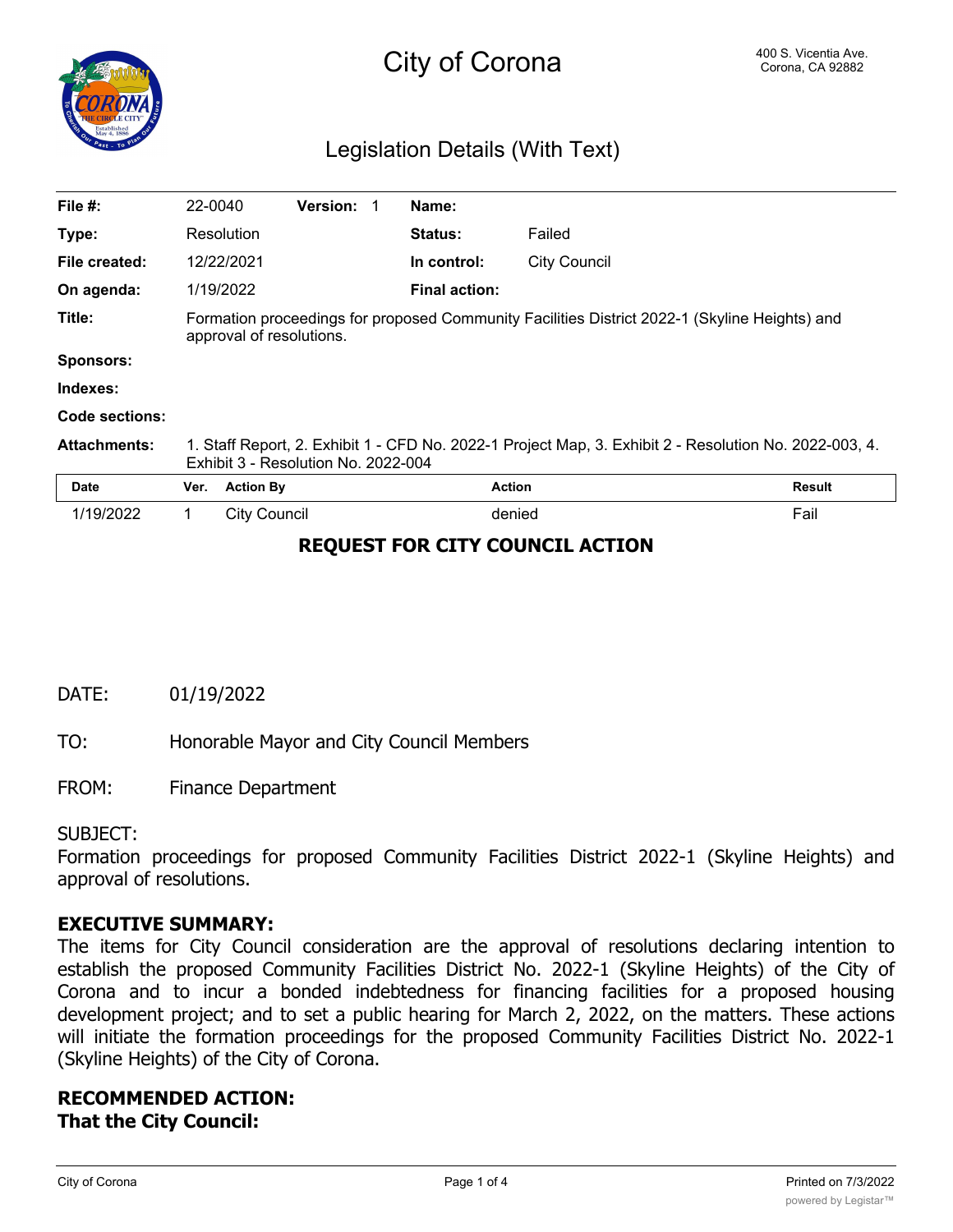- a. Adopt Resolution No. 2022-003, declaring intention to establish the proposed Community Facilities District No. 2022-1 (Skyline Heights) of the City of Corona.
- b. Adopt Resolution No. 2022-004, declaring necessity for proposed Community Facilities District No. 2022-1 (Skyline Heights) of the City of Corona to incur bonded indebtedness.

## **BACKGROUND & HISTORY:**

Community Facilities Districts ("CFDs"), also known as Mello-Roos Districts, are special tax districts that are created through the Mello-Roos Community Facilities Act of 1982 as a means of obtaining additional public funding and financing for various services and infrastructural improvements in California by imposing special taxes on property.

The City was approached by developers JHB Colony Investments, LLC and American Superior Land, LLC (the "Landowners") regarding the formation of a community facilities district for the purpose of financing certain City facilities and services for a proposed housing development project.

The proposed development, known as the Skyline Heights project (the "Project"), consists of 294 single-family detached homes and is located along the south side of West Foothill Parkway, east of the Paseo Grande and Foothill Parkway Intersection, west of the Lincoln Ave and Foothill Parkway Intersection. Construction of the Project is anticipated to begin in late 2022 and is anticipated to take approximately three years to complete.

The proposed Community Facilities District ("CFD No. 2022-1") Special Tax A, will fund the development of certain facilities required to serve the Project, including storm drain, sanitary sewer, domestic water, reclaimed water, streets, and traffic signals. The maintenance services for public facilities within and for the benefit of the proposed Project, which will be funded through CFD No. 2022-1 Special Tax B, include maintenance and lighting of parks, parkways, streets, roads and open space, graffiti removal, maintenance and operation of water quality improvements, and public street sweeping.

## **ANALYSIS:**

The initial step in the process to establish CFD No. 2022-1 is for the City Council to approve Resolution Nos. 2022-003 and 2022-004, which declare intention to establish the proposed CFD No. 2022-01 and necessity to issue bonds to finance the construction of the facilities required to serve the Project. Once approved, the final steps would occur in conjunction with a public hearing regarding the formation of CFD No. 2022-1, which would be set for March 2, 2022.

Resolution No. 2022-003, declaring intention to establish the proposed CFD No. 2022-1, serves the following purposes:

- 1. It describes the territory of the boundaries of the CFD No. 2022-1;
- 2. It describes the types of facilities and services that will be financed with the special taxes and bond proceeds;
- 3. It describes the rate and method of apportionment of the special taxes to be levied on the properties within the CFD No. 2022-1; and
- 4. It calls for a public hearing to be held on March 2, 2022, at 6:30 p.m. in the City Council chambers.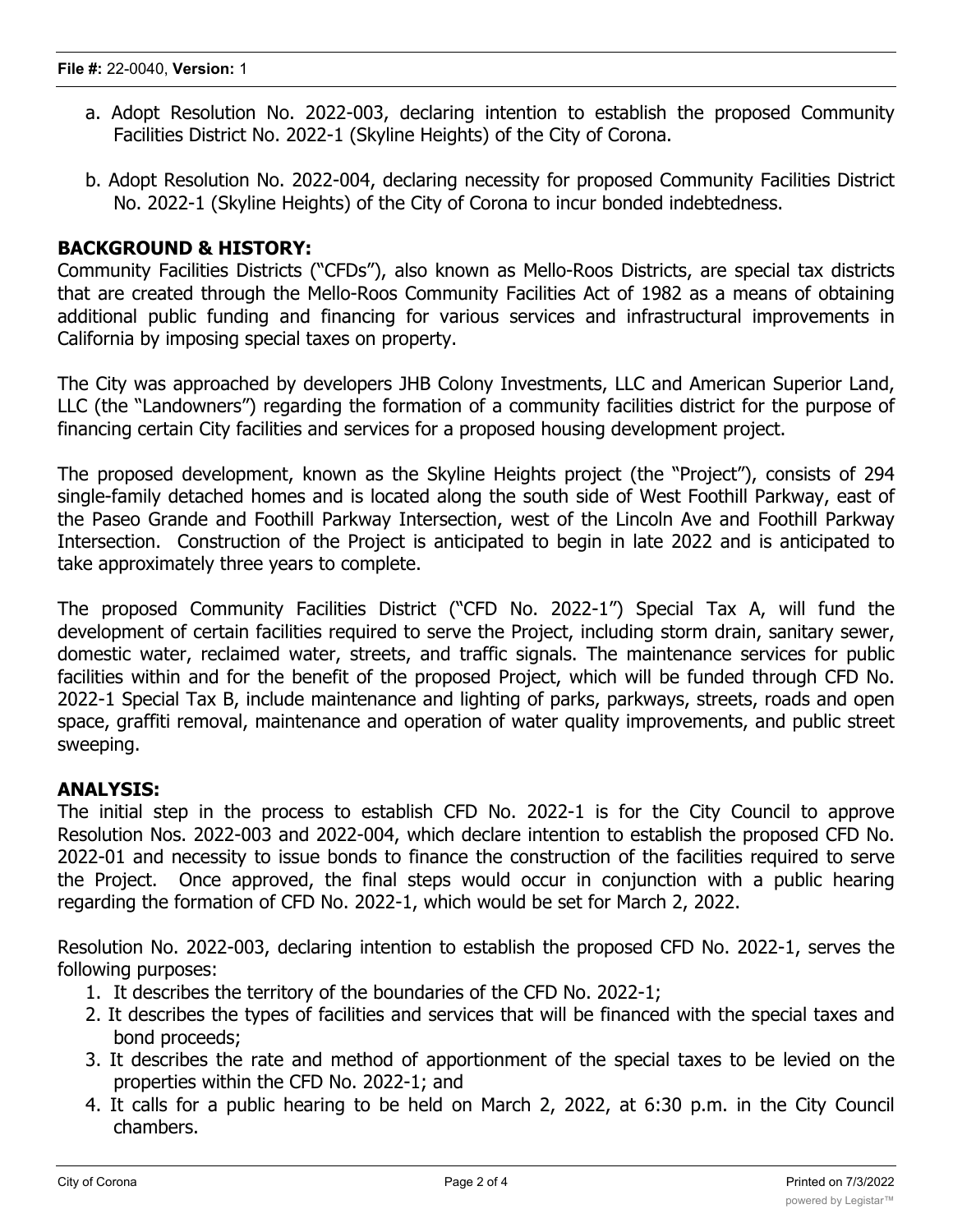Resolution No. 2022-004 also calls for a public hearing to declare necessity to incur bonded indebtedness for the construction of facilities to serve the Project, states the not-to-exceed amount of \$32,000,000 for bonds to be issued by CFD No. 2022-1, and declares that special taxes to be levied on the properties within the proposed CFD No. 2022-1 are to be used for payment of debt service on the bonds, payment of administrative expenses, and payment of public facilities relating to the CFD No. 2022-1.

Should these resolutions be approved and the formation proceedings advance, the actual formation of CFD No. 2022-1 will occur at the public hearing on March 2, 2022. At that hearing, the City Council will be presented with information regarding the proposed CFD No. 2022-1, the special taxes to be levied on the properties, and the public facilities to be constructed using bond proceeds. During this hearing, the City Council will be asked to take the following actions that complete the formation process:

- 1. Adopt a resolution establishing CFD No. 2022-1;
- 2. Adopt a resolution deeming it necessary for CFD No. 2022-1 to incur a bonded indebtedness and call a special election of the landowners;
- 3. Conduct the special landowner election;
- 4. Adopt a resolution declaring the results of the election; and
- 5. Introduce and waive the first reading of the ordinance regarding levying the special taxes.

Staff will return to City Council at a future date following the formation of CFD No. 2022-1 to receive the appropriate approvals needed to issue the bonds. The details on the total amount of the bond issuance, interest rate, and bond term will be included in the future agenda report, once those items are finalized and ready for City Council approval.

The work on this project to-date has been undertaken by the City's financing team, which includes Best Best & Krieger LLP as bond counsel, Spicer Consulting Group, LLC as special tax consultant, CSG Advisors Incorporated as financial advisor, and staff members from the Planning and Development Department, Finance Department, and the City Attorney's Office.

## **COMMITTEE ACTION:**

This project has been presented at the Finance, Legislative and Economic Development (FLED) Committee on February 5, 2020 and October 7, 2020. The most recent presentation was to the Committee of the Whole on May 12, 2021. At the May 2021 Committee of the Whole meeting, staff received direction to move forward with the approval process for the CFD formation.

## **FINANCIAL IMPACT:**

The proposed CFD No. 2022-1 formation has no fiscal impact to the City's General Fund. All costs associated with the formation are paid from a deposit posted by the Landowners with the City. Annually thereafter, costs incurred for staff time to administer CFD No. 2022-1 are reimbursed from the annual levy of special taxes on the property owners. Bonds to be issued by CFD No. 2022-1 will be the sole responsibility of the property owners through a levy of special taxes; the City has no financial responsibility for the debt service associated with these bonds.